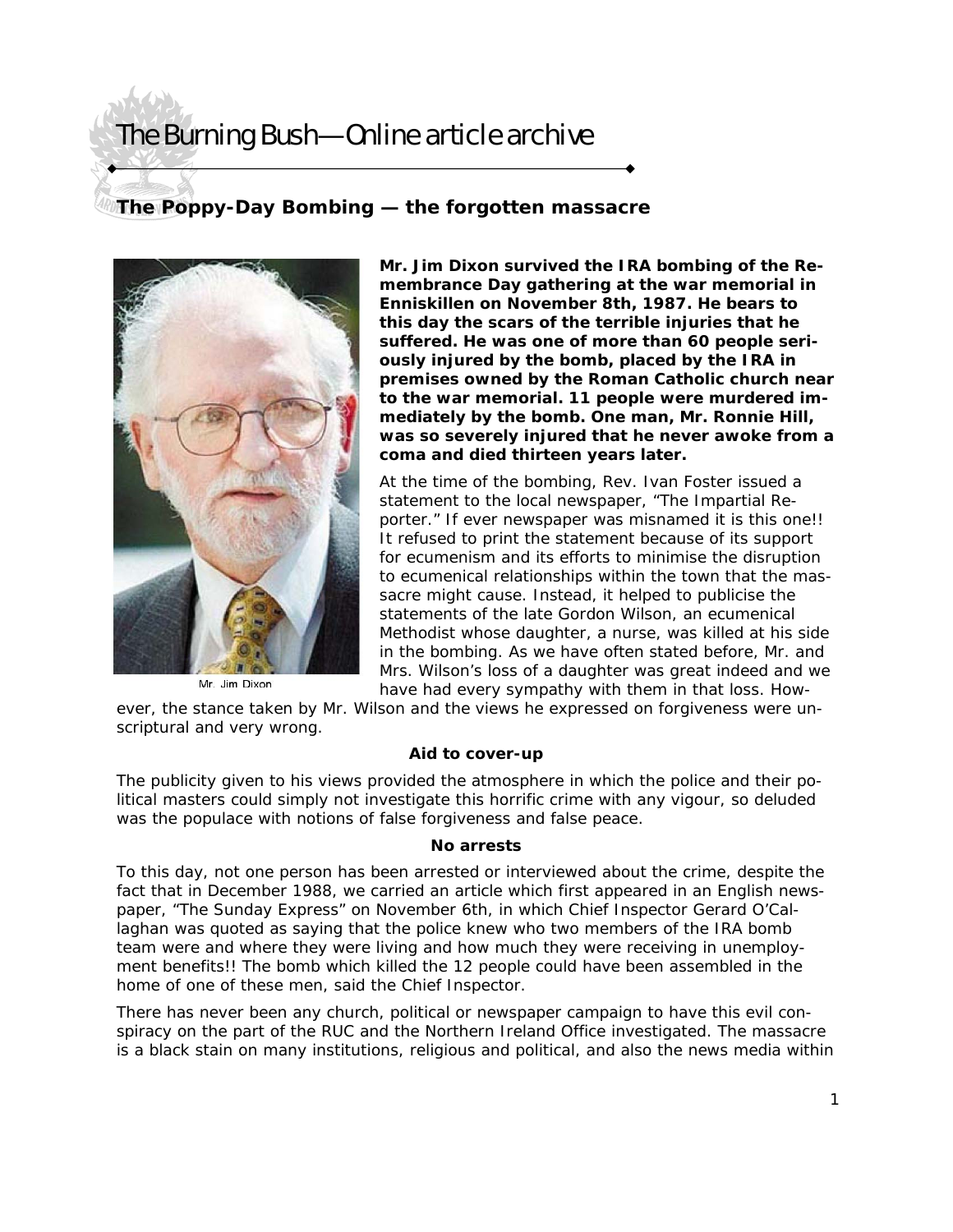# The Burning Bush—Online article archive

our society here in Northern Ireland. Mr. Jim Dixon is calling again for a new enquiry into the 1987 atrocity. He has dismissed the original investigation as "deeply flawed" and wants a new enquiry. He says he has no faith in the new Police Service of NI, the body which has replaced the RUC and is demanding that the new investigation be carried out by the Metropolitan Police.

Mr. Dixon claims to have found evidence of a "cover up" in the investigation in that the RUC did not seek the help of the Garda, the police in the Irish Republic, in tracking down the bombers. He has received a letter from Garda Headquarters in Dublin stating that: "There is no record at Crime Branch, Garda Headquarters, of a request for assistance ever having been received from the RUC/PSNI in relation to the bombing."

Responding to the accusations a PSNI spokesman stated: "The investigation into the murders of the victims caught up in the Enniskillen Bomb in 1987 is continuing. Part of this investigation has involved liaison and co-operation with the Garda Siochana in seeking to identify the terrorists responsible for this atrocity and other terrorist incidents in County Fermanagh at that time." According to Chief Inspector O'Callaghan, the suspects were known to the police seventeen years ago.

### **The lies very obviously continue!!**

Mr. Dixon says that he has no confidence in the current investigation. He contrasts the millions being spent on the Bloody Sunday Enquiry with the "paltry" sums made available to investigate the 1,800 unsolved murders in Northern Ireland. He accuses the Government of showing neither quality nor fairness nor natural justice in its approach. propaganda "Propaganda and publicity are dictating how justice is administered in Ulster," he maintains. "I think that the so-called Peace Process, which is built on the back of lies and deception, cannot afford to have the truth brought out, and nothing can stand except that it's built on truth and justice, and there's certainly no justice in the way victims have been treated and the families of the bereaved have been treated. There's 12 families have lost their loved ones and there's been nothing done to find those that did these dastardly deeds," he claims. "It's well known who carried out the bombing in Enniskillen. It's well known who they are and where they are. But seemingly the British Government is not concerned about justice for the victims of the Enniskillen Bomb. The Government does not want to rock the political boat which means that we are denied justice and we will not lie down to it any longer," he states. Asked if he was surprised by the contents of the letter from Garda Headquarters, Mr. Dixon replies: "It's what I expected but I'm surprised to get it so blunt."

#### **Amnesty**

"They talk about amnesty. How can you have an amnesty for murderers? That stands justice on its head. Justice is prominent, even if it's only for historical reasons," he adds. "When you destroy justice you destroy the backbone of society and give evil men prominence in the country," Mr. Dixon concluded.

#### **Statement issued by Rev. Ivan Foster immediately after the Enniskillen bombing**

"Much has been said about the Enniskillen Massacre. Strong words of condemnation have